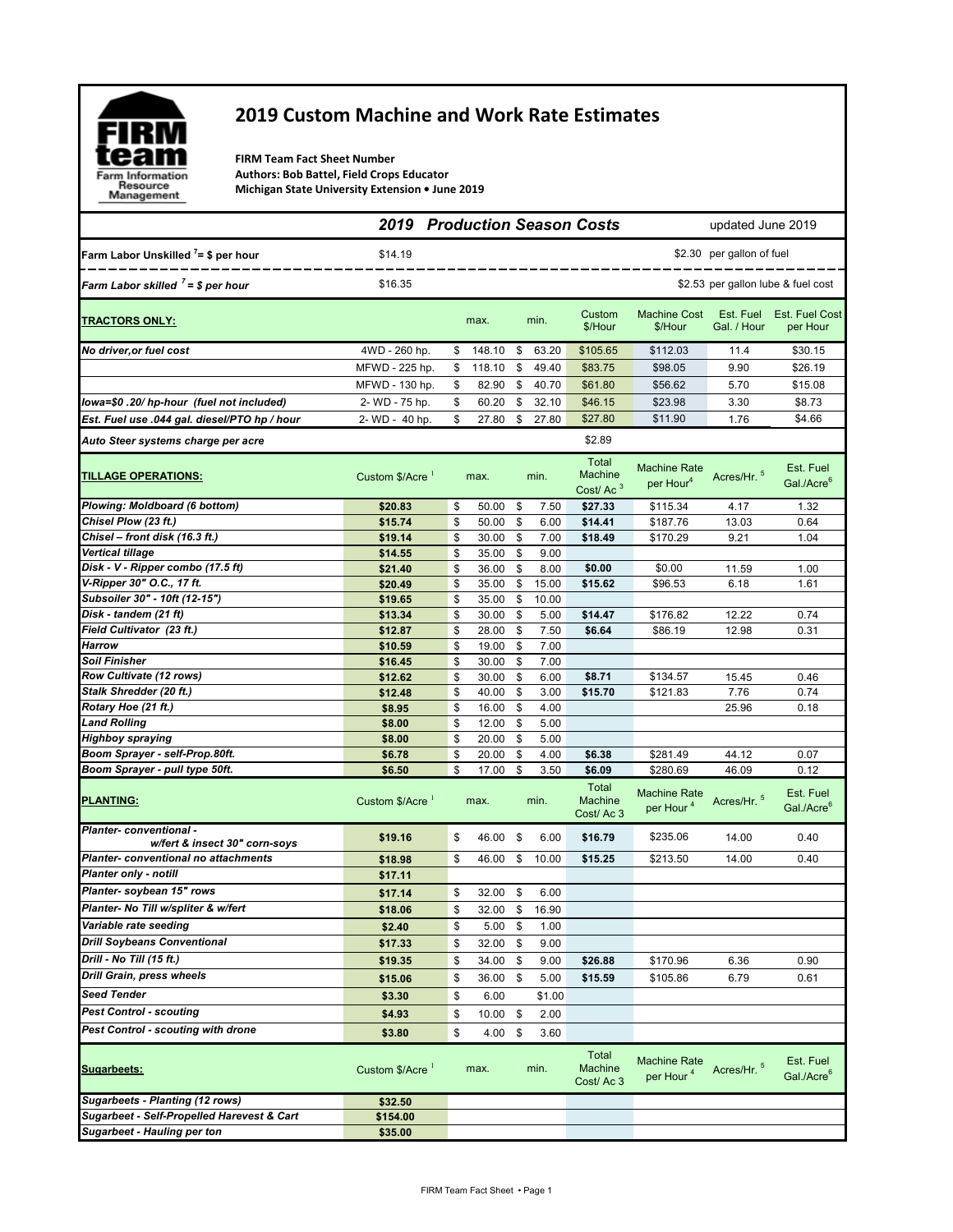| <u>HARVESTING:</u>                               | Custom $$/Acre$ <sup>1</sup> | max.                 |      | min.  | Total<br><b>Machine</b><br>Cost/Ac 3 | <b>Machine Rate</b><br>per Hour <sup>4</sup> | Acres/Hr. 5 | Est. Fuel<br>Gal./Acre <sup>6</sup> |
|--------------------------------------------------|------------------------------|----------------------|------|-------|--------------------------------------|----------------------------------------------|-------------|-------------------------------------|
| Combine - 8 row (Corn)                           | \$32.07                      | \$<br>90.00          | \$   | 8.00  |                                      |                                              | 6.79        | 2.00                                |
| <b>Corn Head for Combine</b>                     | \$9.05                       | \$<br>10.50          | \$   | 6.00  |                                      |                                              |             |                                     |
| Combine - 8 row stalk chopper head               | \$41.35                      | \$<br>60.00          | \$   | 30.00 | \$44.55                              | \$332.79                                     | 7.47        | 1.90                                |
| Combine Small grains (20 ft head)                | \$27.86                      | \$<br>50.00          | \$   | 14.00 |                                      |                                              | 6.79        | 2.04                                |
| Combine Soybeans (30 ft. head)                   | \$30.29                      | \$<br>66.00          | \$   | 8.00  |                                      |                                              | 10.18       | 2.04                                |
| Combine Soybeans- air reel- flex                 | \$37.80                      | \$<br>50.00          | \$   | 30.00 |                                      |                                              | 7.42        | 2.04                                |
| <b>Soybean Head for Combine</b>                  | \$8.95                       | \$<br>10.00          | \$   | 7.00  |                                      |                                              |             |                                     |
| Combine, cart, haul to storage - Corn            | \$41.57                      | \$<br>90.00          | \$   | 18.00 |                                      |                                              |             |                                     |
| Combine, cart, haul to storage - Soybeans        | \$38.83                      | \$<br>85.00          | \$   | 17.00 |                                      |                                              |             |                                     |
| GPS mapping addition to harvesting               | \$2.30                       | \$<br>5.00           | \$   | 1.00  |                                      |                                              |             |                                     |
| Picker 2 row - Ear Corn + 3 wagons               | \$28.58                      | \$<br>41.00          | \$   | 7.00  |                                      |                                              |             |                                     |
| Grain Cart - corn / acre                         | \$5.51                       | \$<br>12.00          | \$   | 1.00  | \$30.67                              | \$210.70                                     | 6.87        | 1.44                                |
| Chopping Forage- Pull type 3 row                 | \$38.20                      | \$<br>60.00          | \$   | 15.00 |                                      |                                              | 2.07        | 3.38                                |
| Chopping Forage -Pull type Pickup hd-10ft        | \$401.00                     |                      |      |       |                                      |                                              |             |                                     |
| Chopping Forage-Self-propelled 625hp /hr         | \$401.00                     | \$1,150.00           | \$   | 55.00 |                                      | per hour                                     |             | 2.58                                |
| Chopping Silage- Self propelled- per ton         | \$6.75                       | \$<br>8.00           | \$   | 5.50  |                                      |                                              |             |                                     |
| Chopping Haylage- Self propelled/ton             | \$8.40                       | \$<br>9.00           | \$   | 8.00  |                                      |                                              |             |                                     |
| Snaplage/acre                                    | \$65.15                      | \$<br>70.00          | \$   | 55.00 |                                      |                                              |             |                                     |
| Bunk Filling-chop, haul, filling & packing / ton | \$14.00                      |                      |      |       |                                      |                                              |             |                                     |
| Silage Bagging per ft. (9 ft diameter)           | \$9.33                       | \$<br>15.00          | - \$ | 1.00  |                                      |                                              |             |                                     |
| Mowing                                           | \$14.04                      | \$<br>32.00          | \$   | 7.00  |                                      |                                              |             |                                     |
| Raking                                           | \$6.62                       | \$<br>20.00          | \$   | 1.50  | \$2.61                               | \$68.33                                      | 26.18       | 0.07                                |
| <b>Tedding</b>                                   | \$7.60                       | \$<br>20.00          | \$   | 3.00  |                                      |                                              |             |                                     |
| Windrowing - hay or straw                        | \$12.20                      | \$<br>16.00          | \$   | 15.00 |                                      |                                              | 12.12       | 0.32                                |
| Swathing hay or small grains (25 ft.)            | \$14.96                      | \$<br>36.00          | \$   | 7.50  | \$21.88                              | \$265.19                                     | 12.12       | 0.32                                |
| Mower-Conditioner Pull-type (9 ft.)              | \$15.05                      | \$<br>27.00          | \$   | 7.00  |                                      |                                              |             |                                     |
| Mower-Conditioner- Self Propelled (16ft)         | \$16.67                      |                      |      |       |                                      |                                              |             |                                     |
| Mower - Conditioner- Rotary (12ft)               | \$12.50                      |                      |      |       |                                      |                                              | 8.73        | 0.38                                |
| <b>Small Square Baling</b><br>Hay per bale       | \$1.00                       | \$<br>$3.00$ \$      |      | 0.25  |                                      |                                              | 4.36        | 0.40                                |
| <b>Wrapping Bales per bale</b>                   | \$4.97                       |                      |      |       |                                      |                                              |             |                                     |
| Baling Round- 600-800 # per bale                 | \$11.80                      | \$<br>10.00          | \$   | 5.00  |                                      |                                              |             |                                     |
| Baling Round -1200 -1500 # per bale              | \$11.67                      | \$<br>16.50          | \$   | 5.00  |                                      |                                              | 9.45        | 0.35                                |
| Baler 1000# Round/ with wrapper                  | \$11.80                      | \$<br>22.00          | \$   | 3.00  |                                      |                                              | 9.45        | 0.35                                |
| Mow-Rake-Bale-fid Haul- Lrg. Round/bale          | \$24.12                      |                      |      |       |                                      |                                              |             |                                     |
| Baling -1500 # Lrg. Round - straw/stalks         | \$12.63                      | \$<br>19.00          | \$   | 8.00  |                                      |                                              |             |                                     |
| Baling -1500 # Lrg. Round - straw - with wrap    | \$13.41                      | \$<br>15.00 \$       |      | 11.00 |                                      |                                              |             |                                     |
| Picking up w/accumulator- Irg.sg.bale            | \$2.65                       | \$<br>$3.00$ \$      |      | 2.00  |                                      |                                              |             |                                     |
| Baling - Lrg Sqr. Hay 4x3x8                      | 12.46                        | \$<br>20.00 \$       |      | 5.00  |                                      |                                              | 11.65       | 0.49                                |
| Hauling round bales/bale/loaded mile             | \$3.75                       |                      |      |       |                                      |                                              |             |                                     |
| Hauling square bales/bale/loaded mile            | \$2.55                       | \$<br>$6.00$ \$      |      | 0.25  |                                      |                                              |             |                                     |
| <b>FERTILIZER:</b>                               | Custom \$/Acre <sup>1</sup>  | max.                 |      | min.  | Total<br><b>Machine</b><br>Cost/Ac 3 | <b>Machine Rate</b><br>per Hour <sup>4</sup> | Acres/Hr. 5 | Est. Fuel<br>Gal./Acre <sup>6</sup> |
| <b>Fertilizer Dry Bulk: Spreading</b>            | \$5.22                       | \$<br>15.00 \$       |      | 1.50  |                                      |                                              |             |                                     |
| Fertilizer dry Bulk Spreader only                | \$4.16                       | \$<br>$6.00\quad$ \$ |      | 5.00  |                                      |                                              |             |                                     |
| Lime application                                 | \$8.06                       | \$<br>30.00          | \$   | 4.00  |                                      |                                              |             |                                     |
| Fertilizer- Liquid-Knifed In                     | \$11.05                      | \$<br>19.00          | \$   | 4.00  |                                      |                                              |             |                                     |
| Fertilizer - side dressing                       | \$10.93                      | \$<br>15.00          | \$   | 8.00  |                                      |                                              |             |                                     |
| Liquid-Sprayed:                                  | \$6.38                       | \$<br>13.00          | \$   | 4.00  |                                      |                                              |             |                                     |
| Fertilizer- Anhydrous: 21 ft.                    | \$13.31                      | \$<br>36.00          | \$   | 5.00  |                                      |                                              |             |                                     |
| Soil Testing - GPS grid samples                  | \$6.70                       | \$<br>20.00          | \$   | 2.00  |                                      |                                              |             |                                     |
| Liquid Manure Spreader Injected -1000 gal.       | \$11.87                      | \$<br>16.00          | \$   | 10.00 |                                      |                                              |             |                                     |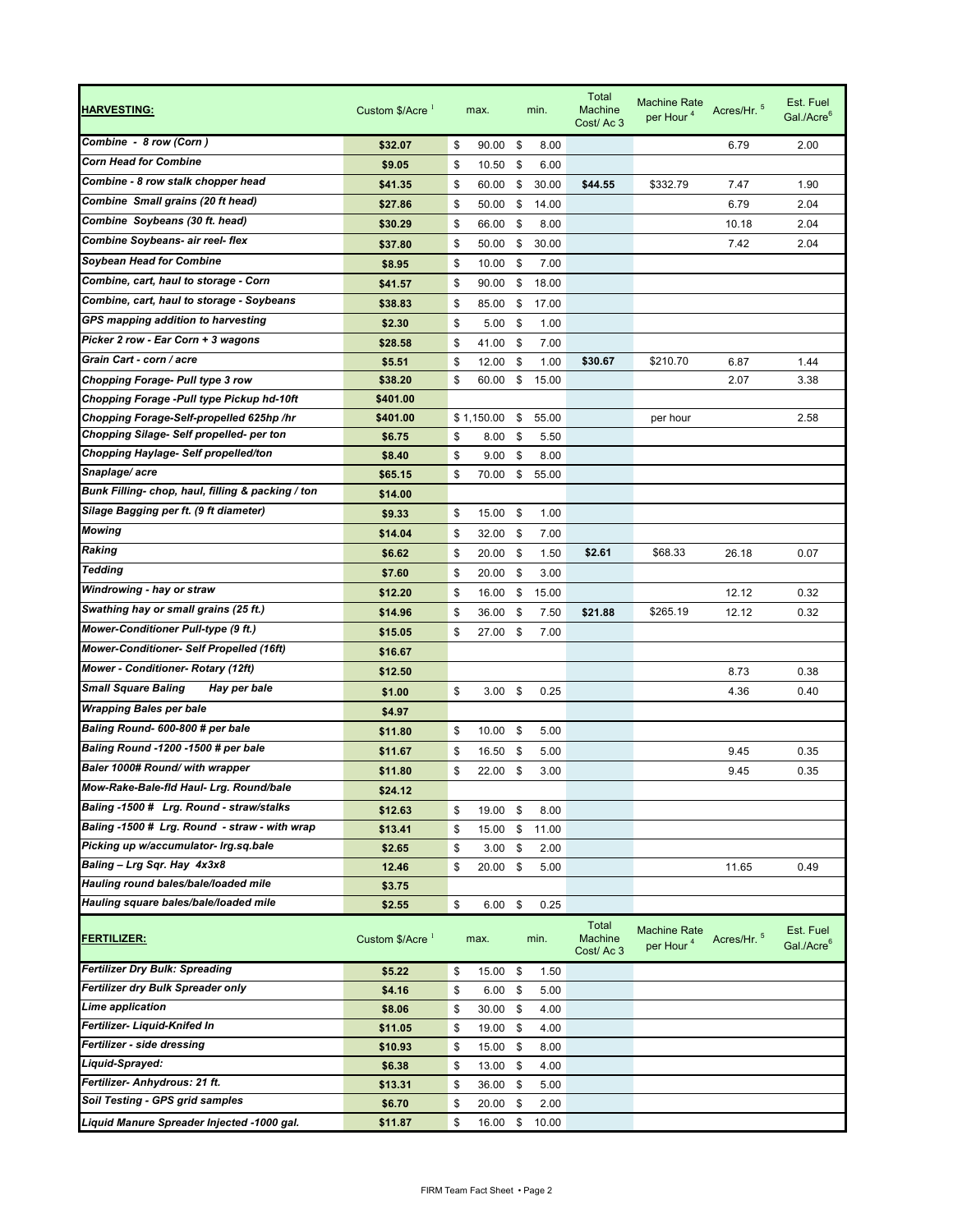| <b>FERTILIZER:</b>                                                            | Custom $$/Acre$ <sup>1</sup> | max.         | min. |        | Total<br><b>Machine</b><br>Cost/Ac 3                 | <b>Machine Rate</b><br>per Hour <sup>4</sup> | Acres/Hr. 5 | Est. Fuel<br>Gal./Acre <sup>6</sup> |
|-------------------------------------------------------------------------------|------------------------------|--------------|------|--------|------------------------------------------------------|----------------------------------------------|-------------|-------------------------------------|
| Liquid Manure spreader only /hr.                                              | \$63.49                      | \$<br>100.00 | \$   | 50.00  |                                                      |                                              |             |                                     |
| Solid Manure spreader only /hr                                                | \$55.99                      | \$<br>60.00  | \$   | 50.00  |                                                      |                                              |             |                                     |
| Manure Pump, Hauling, Spreading - liquid<br>(9500 gallon cap.) per hour       | \$86/hr                      | \$<br>300.00 | \$   | 23.00  |                                                      |                                              |             |                                     |
| <b>Manure Pump, Hauling, Injecting</b><br>1000 gal. liquid (9500 gallon cap.) | \$12 per 1000 gal.           |              |      |        |                                                      |                                              |             |                                     |
| Bobcat/Skid Loader / hr.                                                      | \$61.09                      | \$<br>135.00 | \$   | 18.00  |                                                      |                                              |             |                                     |
| Mowing CRP or pasture / acre                                                  | \$19.22                      | \$<br>65.00  | \$   | 5.00   |                                                      |                                              |             |                                     |
| <b>Ditch Mowing</b>                                                           | \$65 per hour                | \$<br>100.00 | \$   | 40.00  |                                                      |                                              |             |                                     |
| <b>Brush Hogging / acre</b>                                                   | \$27.76                      | \$<br>50.00  | \$   | 6.00   |                                                      |                                              |             |                                     |
| Grain Drying - inbin dryer /point/bu.                                         | 6c/pt/bu                     | \$<br>10.00  | \$   | 0.02   |                                                      |                                              |             |                                     |
| Grain Auger/bu.                                                               | 6c/bu.                       | \$<br>0.10   | \$   | 0.01   |                                                      |                                              |             |                                     |
| Grain Auger only / bu                                                         | 4c/bu.                       |              |      |        |                                                      |                                              |             |                                     |
| Blower- silo filling / hour                                                   | \$20/hr.                     | \$<br>20.00  | \$   | 20.00  |                                                      |                                              |             |                                     |
| Grain Storage/mo.                                                             | 3c/bu/mo                     | \$<br>0.40   |      | \$0.00 |                                                      |                                              |             |                                     |
| <b>Grain Storage for season</b>                                               | 21c/bu                       | \$<br>0.45   | \$   | 0.10   |                                                      |                                              |             |                                     |
| Grain Haul - per bushel - field to farmstead                                  | 9c/up to 10 miles            | \$<br>0.40   | \$   | 0.01   |                                                      |                                              |             |                                     |
| Grain Haul - per bushel - farm to mkt 25mi                                    | 17¢/up to 25 miles           | \$<br>0.65   | \$   | 0.03   |                                                      |                                              |             |                                     |
| <b>Grain Haul per Loaded Mile</b>                                             | \$4.00                       |              |      |        |                                                      |                                              |             |                                     |
| Livestock Haul Trailer/ loaded mile                                           | \$3.00                       | \$<br>6.00   | \$   | 1.50   |                                                      |                                              |             |                                     |
| Power Washing per hr.                                                         | \$49.35                      | \$<br>75.00  | \$   | 12.00  |                                                      |                                              |             |                                     |
| Rock picking/acre                                                             | \$18.10                      | \$<br>21.63  | \$   | 15.00  |                                                      |                                              |             |                                     |
| Backhoe / hour                                                                | \$95.70                      | \$<br>135.00 | \$   | 65.00  |                                                      |                                              |             |                                     |
| <b>Auto Steer System</b>                                                      | \$1.40                       |              |      |        |                                                      |                                              |             |                                     |
| Machine storage square foot per year                                          | \$0.49                       |              |      |        |                                                      |                                              |             |                                     |
| <b>Custom Farming - Corn</b>                                                  | \$113.85                     | \$<br>225.00 | \$   | 75.00  | (all machine operations for growing & harvest)       |                                              |             |                                     |
| <b>Custom Farming - Soybeans</b>                                              | \$98.77                      | \$<br>210.00 | \$   | 50.00  | (all machine operations for growing & harvest)       |                                              |             |                                     |
| <b>Custom Farming - Sm Grains</b>                                             | \$118.35                     | \$<br>200.00 | \$   |        | 50.00 (all machine operations for growing & harvest) |                                              |             |                                     |

## *Fuel cost is calculated by adding fuel, oil and lub \$2.30 Fuel Price ==> \$2.530 \*\* base fuel & lube price used*

**1 Custom \$ per acre: Represents the rate obtained from surveys of actual farm data surveys for 2014 & 2015 from Universities listed below to do this type of**  machine work for another farm on a general basis. Higher or lower rates apply in each situation depending on crop conditions, soil conditions, size of fields and their locations. **This numbers includeds machine, power unit & operator where needed. Values have been adjusted higher to reflect the change in power fuel costs noted above.**

3 Total Machine Cost/Acre: Includes tractor, fuel cost<sup>\*\*</sup>, lubricants, repairs, maintenance, labor and overhead costs including depreciation. This could be considered

- **as an estimate of the ownership cost and operation of this machine on a per acre basis. No profit or return to management, which would be necessary for on going enterprises were included in this number. Values are based on "Farm Machinery Economic Cost Estimates for 2014, University of Minnesota**
- **4 Machine Rate per Hour: This number takes the Total Machine Cost per Acre and factors in the estimated Acres per Hour to give a value that represents an estimate**

**of the hourly operational and ownership cost of machinery supported by ©University of Minnesota, Machinery Economic cost estimates for 2014.**

**If the machine is run at full capacity (or engine clock hours) this per acre rate should be in the custom work value generated.**

**5 Acres/ Hour: This is an estimate of the acres this machine should average on a per hour basis with normal down time.**

**6 Gal./ Acre: This is an estimated machine use of fuel consumed to do this activity and is based on a factor of 0.044 gallons of diesel fuel per PTO horsepower-hour on an average. Your individual machines fuel use may vary from this number.**

 **7 Labor cost; charged for this table at a rate of \$15.00 per hour unskilled tasks and \$20.00 per hour for skilled labor (planter, sprayer, harvester).** 

**Costs were developed as an adjusted estimate of common rates being used by farms in this area to cover their cost of operation.** 

**Major shifts in power fuel cost during the past few year has had an impact on and has changed the cost of machine operational cost.** 

**As a thumb rule it is estimated that each \$1.00 increase in fuel cost, will increase most machine operations by an additional 15%.**

**●** *University of Minnesota, Machinery Economic cost estimates for 2019 © http://wlazarus.cfans.umn.edu/william-f-lazarus-farm-machinery-management/*

**● 2019 Iowa Farm Custom Rate Survey - Ag Decision Maker-Alejandro Plastina; https://www.extension.iastate.edu/agdm/crops/pdf/a3-10.pdf**

**● Kansas Custom Rates Comparison for 2018, Gregg Ibendahi, http://www.agmanager.info/machinery/papers/2016-rates-paid-kansas-farmers-custom-work**

- **University of Illinois -** *Machinery Cost Estimates* **©** *6-2017, Univ. of Illinois @ http://www.farmdoc.illinois.edu/manage/machinery/index.html*
- **Wisconsin Custom Rate Guide 2017. https://www.nass.usda.gov/Statistics\_by\_State/Wisconsin/Publications/WI-CRate17.pdf**

**● Oklahoma Farm and Ranch Custom Rates, 2017-2018. http://pods.dasnr.okstate.edu/docushare/dsweb/Get/Document-6752/CR-205%202013-2014web.pdf**

- **2017 Indiana Farm Custom Rates . https://ag.purdue.edu/commercialag/Documents/Resources/Mangagement-Strategy/Crop-Economics/0517\_Langemeier\_Indiana\_Farm\_Custom\_Rates.pdf**
- **2018 Nebraska Farm Custom Rates, http://extensionpublications.unl.edu/assets/pdf/ec823.pdf**
- **Ohio Farm Custom Rates 2018, https://farmoffice.osu.edu/sites/aglaw/files/site-library/farmmgtpdf/enterprisebudgets/Ohio%20Farm%20Custom%20Rates%20Final%202018.pdf**

**\* This report is a summary of information extracted from various sources. Your actual cost may vary greatly from the numbers presented. It is recommended that**

 **you calculate your own cost and economic returns necessary for the operation of machinery and equipment on your individual farm.** 

**This document was compiled by: Bob Battel, Field Crops Educator, Michigan State University Extension. revised June 2019.**

**362 Green Street, Caro, Michigan 48723 email: battelro@msu.edu or web page: http://www.msu.edu/user/steind/**